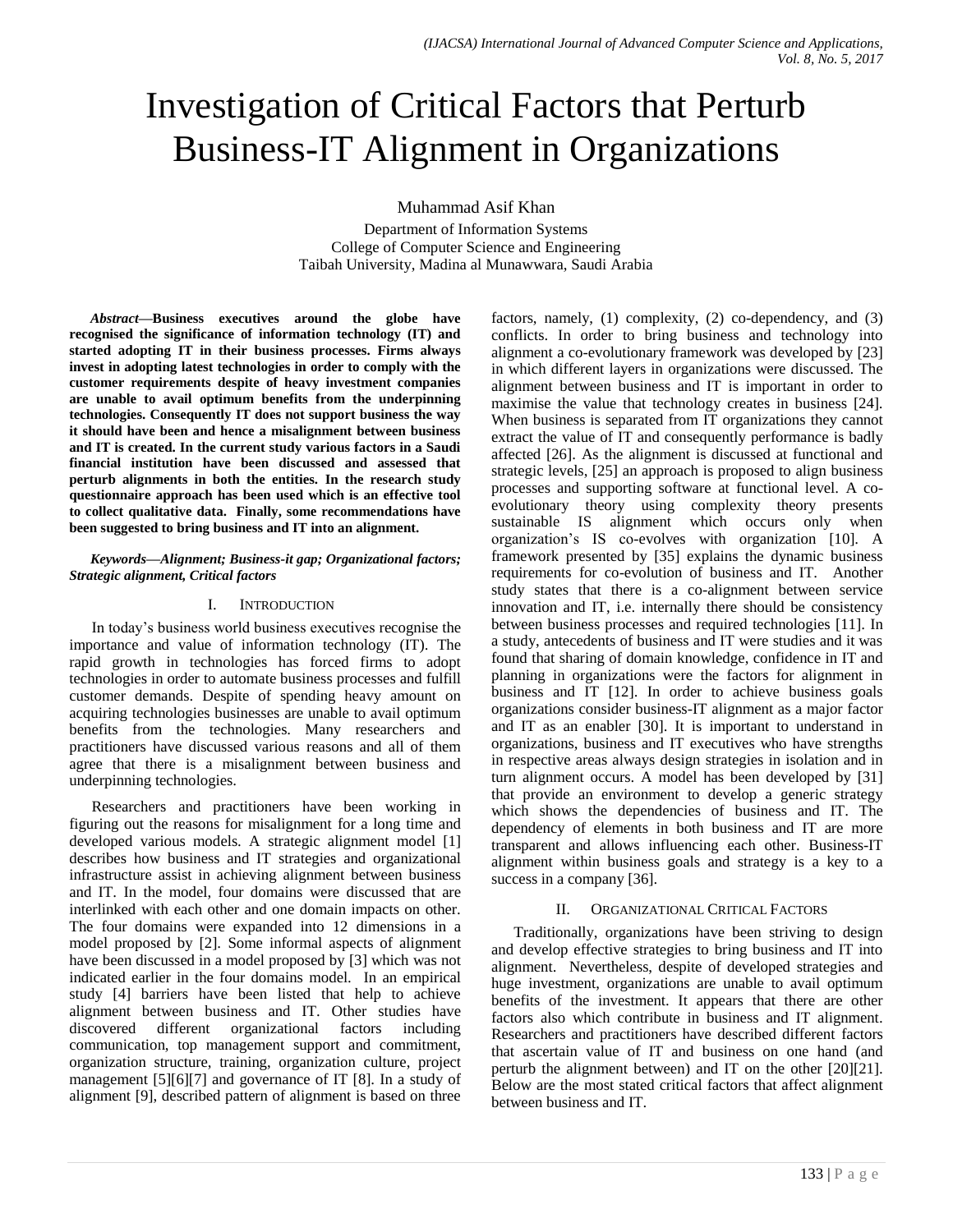## *A. Structure*

In order to keep the control over computing resources and information, organizations tend to centralise resources. The centralisation of information causes delay in making right decision on right time and/or information arrives late to the targeted audience. Organisation structure becomes a perturbing factor when it comes to make strategic decisions for implementation of business and IT. If organizational structure is hierarchical then information flow at every level could help in readily decision making and implementation in organization. This may create efficacy and impact on value of business and IT [22]. In a centralised structure the commitment of top management is crucial as it is essential for business-IT alignment [32]. Also it is important for business executives to be knowledgeable in IT in order to evaluate investment in IT to realise in organization [33].

#### *B. Planning*

It is vital that business executives and IT people plan strategies with mutual consensus and coordination. Since business requirements and dynamics keep changing therefore change in strategy should be communicated to IT people so that underpinning technologies are aligned with the business requirements. This can be achieved when business strategic goals are well understood by business and IT people and their planning support business objectives. However, merely proper business and IT planning is insufficient and business-IT alignment can be achieved provided business and IT strategies have been propagated further down in organization [18]. An IT alignment planning connects the business strategic goals with IT strategies and resources [28].

### *C. Resources*

Business-IT alignment perturbation depends on human and financial resources. A paucity in any of the resources may result in misalignment between both the entities. The quality of skilled IT staff is essentially required for proper communication with top management and for latest technologies [34]. At times available resources do not bring the desired results to the organization; then it is necessary to reallocate the resources and try to establish an alignment between business and IT. Being valuable resources to organization IT staff and business executives should have capability to configure and change resources to maintain alignment between business and IT.

### *D. Technology*

Organizations find difficulties to align technologies with business strategies as the latter change more frequently. This creates a misalignment between business and IT as financial constraints do not allow to replace or to change in technology infrastructure. Technology infrastructure that consists of software, hardware, networking and telecommunication is considered as an essential factor to keep alignment between business and IT. For maintaining business-IT alignment organizations should demonstrate some mature IT governance [19].

As the new business models are developed in organizations new technologies are required to support such models. Business processes and supporting technologies need tight integration so that alignment between business and IT can be maintained.

#### *E. Communication*

Communication is used to bring business and IT into an alignment. Business executives should communicate any future business strategies to IT staff in order to get technology support for the required business processes. Researchers and practitioners consider communication as a main source of alignment between business and IT and suggest developing communication channels between both domains [17]. There should be a common means of communication among the stakeholders in order to prevent from any perturbation between the two entities. An effective communication is a tool for sharing knowledge in both the entities, i.e. people from business and information technology units should exchange domain knowledge in order to align both the domains [27].

### *F. Change Management*

When an organization needs to make changes, business and IT executives make decisions based on their knowledge and experience, but some elements of both the entities may not be visible to them which can have an impact in result of their decisions. This change requires proper management in order to keep alignment between business and IT. It is important for organizations to adapt changes that may impact on different components of business and supporting technologies [29].

In order to know the level of alignment in organizations a financial institution in Saudi Arabia was selected in which different factors were evaluated. To collect data from different employees in the organization a survey instrument was developed and distributed to all levels.

### III. RESEARCH METHODOLOGY

In this study, it was considered survey as an appropriate and useful tool for collecting data from different employees so that information can be extracted in the same manner [14]. In a pre-arranged meeting with the management of the institution, we explained the purpose of the study and spotted the target staff in different departments from lower to higher levels in different departments. A survey instrument was designed that comprised of questions mainly in view of the organizational factors that may perturb alignment between business and IT. There were 93 questionnaires distributed by emails and by hand to the identified and targeted people in the financial institution. In the following distribution of the surveys, we maintained a constant communication with the respondents and answered their queries at times.

### *A. Data Collection*

There were 93 questionnaires distributed to the staff members and 74 complete questionnaires were received. After scrutiny, 67 questionnaires were found suitable for the study. The questionnaire was designed by giving two types of questions, i.e. (1) open end and (2) close end questions. In open end questions only demographic information was asked, i.e. name, department, designation, age, qualification and experience, whereas in close end questions 30 questions were asked based on the factors in organization that may perturb alignment in business and IT. In the questionnaire each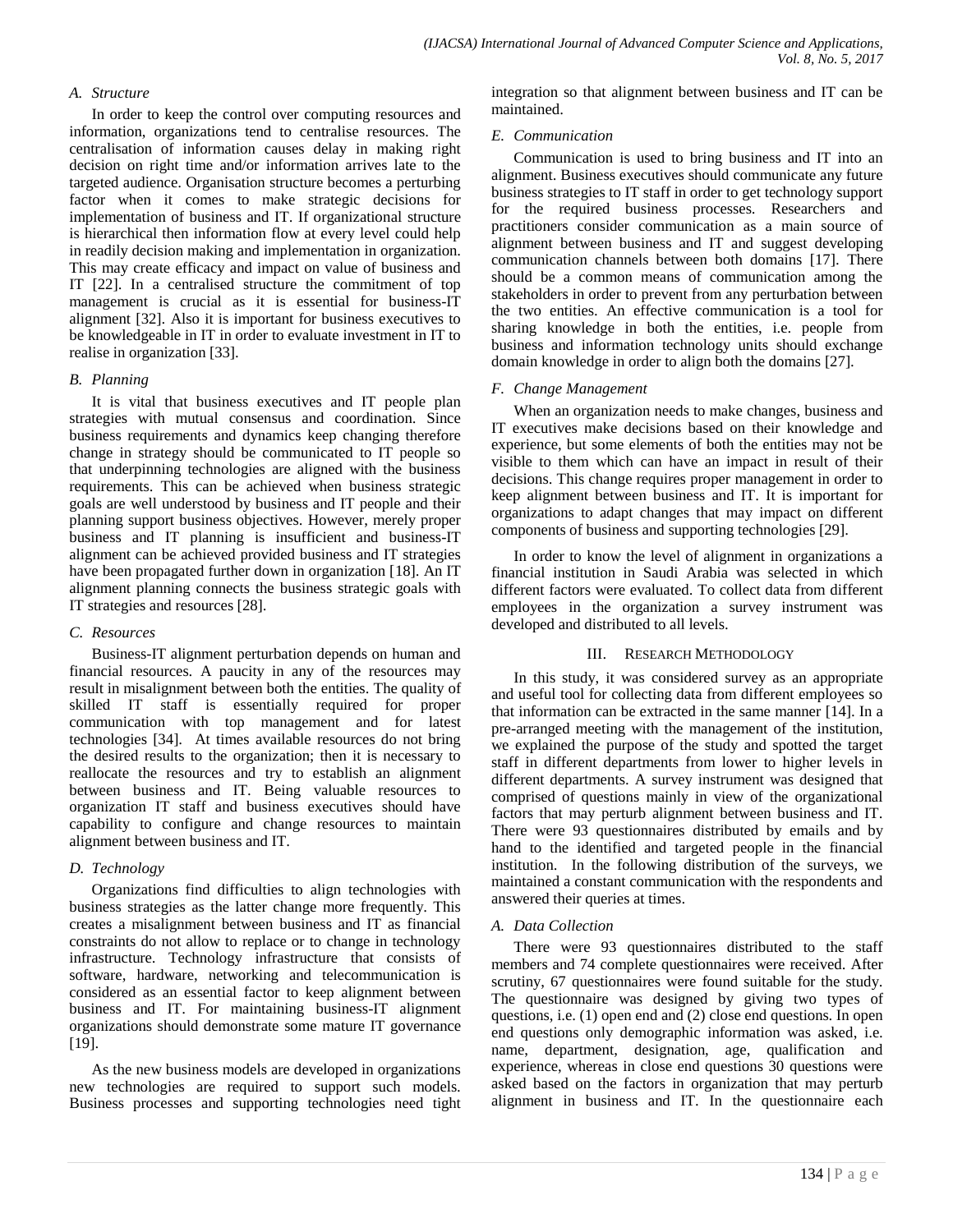question was measured on Likert's scale with these five options: (1) strongly agree  $-5$ , (2) agree  $-4$ , (3) neutral  $-3$ , (4) disagree  $-2$ , and (5) strongly disagree  $-1$ .

It was expected that respondents would complete the questionnaire in all aspects by providing required information. Proper instructions were written on the cover page of the instrument. The 74 complete questionnaires were received but carefully checking disclosed that there were seven questionnaires in which some respondents had not given required answer. Some respondents could not complete demographic open end questions or wrongly entered information or left blank space. In extracting information from a survey it is important to have a reliable data. A data element is considered reliable when an item gives the same result from the same object [15]. Another aspect in a survey is consistency that shows consistency is the scale that is used to measure items [16]. To determine internal consistency we used Cronbach's coefficient and it was found that the value of coefficient alpha is greater than 0.69.

Table 1 shows the list of items with the given expressions in the questionnaire that we intended to investigate

| Factor               | <b>Item</b><br><b>Expression</b> |                                                                                       |  |  |  |  |  |
|----------------------|----------------------------------|---------------------------------------------------------------------------------------|--|--|--|--|--|
|                      | CS                               | Executives in both business and IT always communicate with each other                 |  |  |  |  |  |
| Communication        | <b>BS</b>                        | In order to prepare business strategies IT and business people communicate            |  |  |  |  |  |
|                      | <b>ST</b>                        | For implementing new technologies IT staff communicate with business executives       |  |  |  |  |  |
| Change<br>Management | <b>ME</b>                        | Before making a change the management invites and consults with employees             |  |  |  |  |  |
|                      | <b>OM</b>                        | Organization quickly moves from a position by implementing new system                 |  |  |  |  |  |
|                      | OR.                              | In result of organizational change the management strives for staff retention         |  |  |  |  |  |
| Planning             | GO                               | All employees are well informed of the firm's goals                                   |  |  |  |  |  |
|                      | CR                               | With the change in requirements business goals are reviewed                           |  |  |  |  |  |
|                      | <b>PS</b>                        | Business strategies are designed with mutual consultation with IT and business people |  |  |  |  |  |
| <b>Resources</b>     | IO.                              | Our company has outsourced the IT functions                                           |  |  |  |  |  |
|                      | RS                               | Our firm shuffled resources once business requirement is changed                      |  |  |  |  |  |
|                      | HS                               | We have enough human and financial resources                                          |  |  |  |  |  |
| Structure            | <b>DM</b>                        | Management takes decision for any change in business                                  |  |  |  |  |  |
|                      | MD                               | Management decision is propagated at all levels                                       |  |  |  |  |  |
|                      | ID                               | For effective decision making central information repository is helpful               |  |  |  |  |  |
| Technology           | AC                               | In result of a business change architecture of technology is changed                  |  |  |  |  |  |
|                      | PC                               | Customers can access our products and services through internet                       |  |  |  |  |  |
|                      | <b>ED</b>                        | Employees in our company use intranet for data access                                 |  |  |  |  |  |

TABLE I. ORGANIZATIONAL FACTORS AND ITEMS IN THE QUESTIONNAIRE

The purpose of the survey was to collect information as much as possible. Usually business processes and supporting technologies are misaligned in financial institutions due to their dynamic business. Therefore, it was decided to conduct this study in such institution to know level of alignment between business and IT domains. As the Table 1 shows different factors it is clear that we intended to obtain information from staff at various levels which may give clear picture of the institution. The open end questions were designed to know the background of respondents and the close end questions aimed to knowing their working environment and views based on different factors. It was observed that the staff members of the institution were excited in participation of the survey and some of them kept a constant communication throughout the survey and prompted queries and clarified any ambiguity they had. The management of the institution showed an interest in finding out the results of the survey in order to know the level of alignment in the organization.

### *B. Data Analysis*

The data collected from the questionnaire were entered into an excel spreadsheet with the codes as stated earlier as "strongly agree" with 5, "agree" with 4 and so on. Table 2 shows the items and the responses received.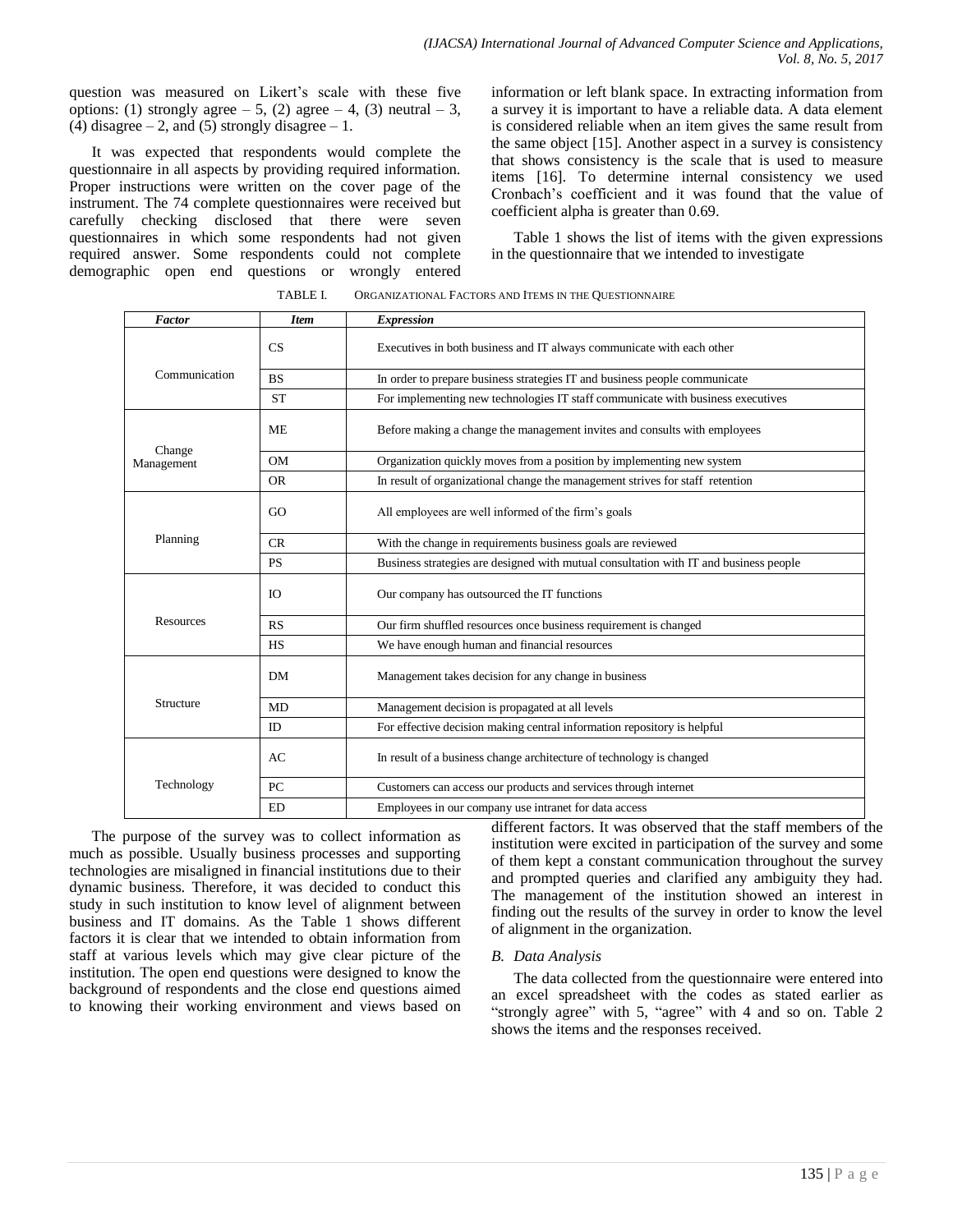|             | <b>Response</b>       |       |                |                 |                             |              |
|-------------|-----------------------|-------|----------------|-----------------|-----------------------------|--------------|
| <b>Item</b> | <b>Strongly agree</b> | Agree | <b>Neutral</b> | <b>Disagree</b> | <b>Strongly</b><br>disagree | <b>Score</b> |
| DM          | 28                    | 22    | 5              | 8               | 4                           | 3.92         |
| MD          | 12                    | 15    | 3              | 22              | 15                          | 2.83         |
| ID          | 10                    | 17    | 5              | 23              | 12                          | 3.08         |
| GO          | 14                    | 20    | 5              | 16              | 12                          | 3.11         |
| CR          | 20                    | 24    | 5              | 12              | 6                           | 3.80         |
| <b>PS</b>   | 10                    | 8     | 5              | 16              | 14                          | 2.13         |
| IO          | 19                    | 23    | 4              | 15              | 6                           | 3.50         |
| <b>RS</b>   | 22                    | 26    | $\overline{7}$ | 8               | 4                           | 3.65         |
| HS          | 8                     | 10    | 5              | 30              | 14                          | 2.52         |
| AC          | 8                     | 13    | 6              | 27              | 13                          | 2.64         |
| PC          | 29                    | 20    | 6              | 8               | 4                           | 3.92         |
| ED          | 21                    | 27    | 4              | 9               | 6                           | 3.71         |
| CS          | 11                    | 15    | 5              | 30              | 6                           | 2.92         |
| <b>BS</b>   | 8                     | 14    | 5              | 27              | 11                          | 2.62         |
| <b>ST</b>   | 8                     | 11    | 3              | 26              | 19                          | 2.44         |
| <b>ME</b>   | 13                    | 15    | 4              | 22              | 11                          | 2.86         |
| <b>OM</b>   | 7                     | 15    | 5              | 24              | 16                          | 2.59         |
| <b>OR</b>   | 19                    | 25    | 4              | 13              | 6                           | 3.56         |

TABLE II. ORGANIZATIONAL ITEMS AND RESPONSES

Total score of each item was calculated in which respondents opted from strongly agreed to strongly disagreed. The Figure 1 shows each item with the respective total score.



#### Fig. 1. Organizational items scores

#### IV. RESULTS AND DISCUSSION

It is evident from the Figure 1 that the institution under study takes decision at the upper level as the item DM is one of the items who has received the highest score from the staff members. The score shows that decisions made by the management are not propagated properly at the lower levels as the score of item MD also depicts the fact. The items BS, CS and ST are from communication factor which shows that there is no proper communication among business executives and IT personnel within the organization. This results in perturbation of business and IT and misalignment occurs.

The data shows the lack of communication among the members of the organization and as the item PS depicts during formulation of business strategies IT personnel are not taken into confidence and hence, the planning factor causes a perturbation in the business-IT alignment in the organization. Also it is evident from the data that staff members at the lower levels do not get benefit from the centralised information for decision making. The score of item ID supports this statement. It is to be noted from AC item score that when a business change is implemented in organization the technology architecture remains intact, i.e. architecture is not changed due to a change in business requirement. The institution, however, checks the available resources and in result of a business change resources are rearranged as the item RS depicts by its score. This also shows the rearranging resources means new resources are not acquired and integrated in the institution. The scores of items HS and ST show that human resources are enough in the institution but they are not being utilised effectively; similarly technical personnel do not communicate with business people before implementing new technologies.

This study presents a number of critical factors that organizations have to consider for business-IT alignment. Specifically communication factor plays a vital role as this tool can be used at every level in organization to disseminate strategies required to bring a change in business. As the organizations are moving towards decentralisation we recommend centralisation be removed in order to get better alignment between business and IT. This study is limited to one financial institution but in future other organizations can be considered to study the stated factors in order to determine business-IT alignment.

In future, this study can be enhanced to other organizations where organizational hierarchy is complex and decision making is centralised. There are other factors that may perturb business-IT alignment and other researchers may explore such factors.

#### **REFERENCES**

- [1] J. Henderson, and N. Venkatraman, "Strategic alignment: analysis of information technology for transforming organizations", IBM Systems Journal, vol. 32, pp. 472-484, 1993
- [2] J. Luftman, "Competing in the information age: practical applications of the strategic alignment model", Oxford University Press, 1996, New York.
- [3] E. Chan, "Why haven't we mastered alignment? The importance of the informal organization structure", MIS Quarterly Executive, vol. 1, pp. 97-112, 2002